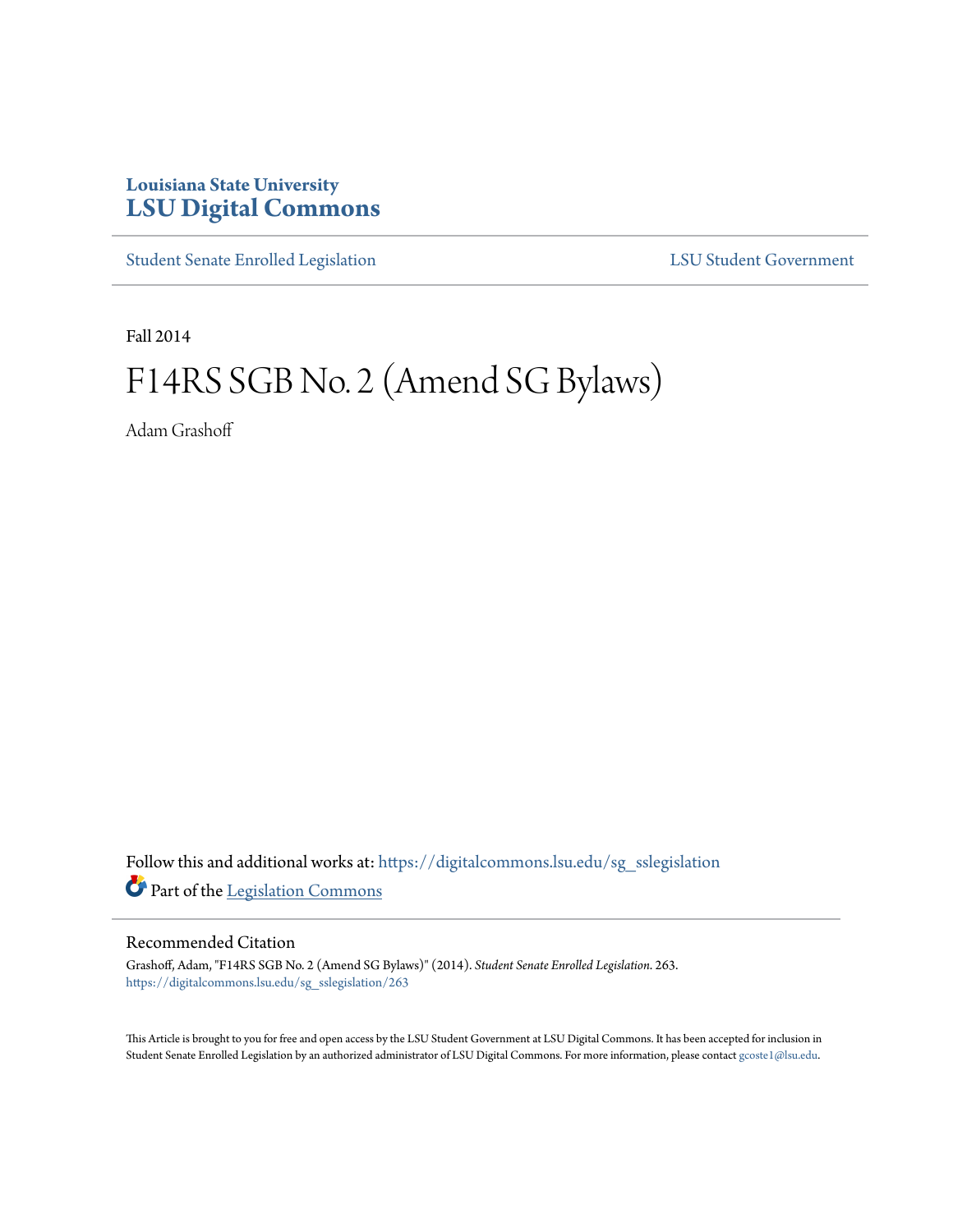| STUDENT GOVERNMENT          | <b>ENROLLED</b>                                                                                                |
|-----------------------------|----------------------------------------------------------------------------------------------------------------|
| LOUISIANA STATE UNIVERSITY  |                                                                                                                |
| <b>STUDENT SENATE</b>       |                                                                                                                |
| <b>F14RS</b>                |                                                                                                                |
| SGB No. 2                   |                                                                                                                |
| <b>BY: SENATOR GRASHOFF</b> |                                                                                                                |
|                             |                                                                                                                |
|                             | <b>A BILL</b>                                                                                                  |
|                             | TO AMEND THE STUDENT GOVERNMENT BYLAWS                                                                         |
|                             |                                                                                                                |
| <b>PARAGRAPH 1:</b>         | WHEREAS, THE SUMMER PLANNING COMMITTEE REQUESTED THE                                                           |
|                             | FOLLOWING AMENDMENTS BE MADE TO HELP MAKE BETTER USE                                                           |
|                             | OF STUDENT FUNDS, AND;                                                                                         |
| <b>PARAGRAPH 2:</b>         |                                                                                                                |
|                             | WHEREAS, THE AMENDED ARTICLE VIII SECTION 4 SUBSECTION<br>F AND ARTICLE XI SECTION 2 SUBSECTION A WILL READ AS |
|                             | <b>FOLLOWS:</b>                                                                                                |
|                             |                                                                                                                |
|                             | <b>Article VIII</b>                                                                                            |
|                             |                                                                                                                |
|                             | <b>Financial Organization</b>                                                                                  |
|                             |                                                                                                                |
| Section 4.                  | <b>College Council Funding in the Student Government Budget</b>                                                |
|                             | Funds shall be appropriated in the Student Government Budget to fund the College<br>Councils as follows:       |
| F.                          | The College Council Surplus Account at the end of the fiscal year (June 30) will                               |
|                             | not carry over to the next year's Student Government Surplus Account. Those                                    |
|                             | funds shall remain in the College Council Surplus Account.                                                     |
|                             |                                                                                                                |
|                             | <b>Article XI</b>                                                                                              |
|                             | <b>Financial Accounts</b>                                                                                      |
|                             |                                                                                                                |
| Section 2.                  | <b>Student Government Initiative Accounts</b>                                                                  |
| А.                          | <b>Student Government Initiatives</b><br>Funds from this account may be requested by a SGFB.<br>1.             |
|                             | This account may be used for student initiatives and programs.<br>2.                                           |
|                             | No money shall be appropriated from this for student travel.<br>3.                                             |
|                             |                                                                                                                |
|                             |                                                                                                                |
| <b>PARAGRAPH 3:</b>         | THEREFORE, BE IT RESOLVED BY THE LOUISIANA                                                                     |
|                             | STATE UNIVERSITY AND AGRICULTURAL AND                                                                          |
|                             | MECHANICAL COLLEGE STUDENT SENATE THAT THE                                                                     |
|                             | AFOREMENTIONED AMENDMENTS TO THE STUDENT                                                                       |
|                             | GOVERNMENT BYLAWS BE ADOPTED. BE IT FURTHER                                                                    |
|                             | RESOLVED THAT A COPY OF THIS BE TRANSMITTED                                                                    |
|                             | TO EDDIE PARFAIT.                                                                                              |
| <b>PARAGRAPH 4:</b>         | THIS BILL SHALL TAKE EFFECT UPON PASSAGE BY A                                                                  |
|                             | TWO-THIRDS (2/3) VOTE OF THE LSU STUDENT                                                                       |
|                             | SENATE AND SIGNATURE BY THE PRESIDENT, UPON                                                                    |
|                             | LAPSE OF TIME FOR PRESIDENTIAL ACTION, OR IF                                                                   |
|                             | VETOED BY THE PRESIDENT AND SUBSEQUENTLY                                                                       |
|                             | APPROVED BY THE SENATE, ON THE DATE OF SUCH                                                                    |
|                             | APPROVAL.                                                                                                      |
|                             |                                                                                                                |
|                             |                                                                                                                |